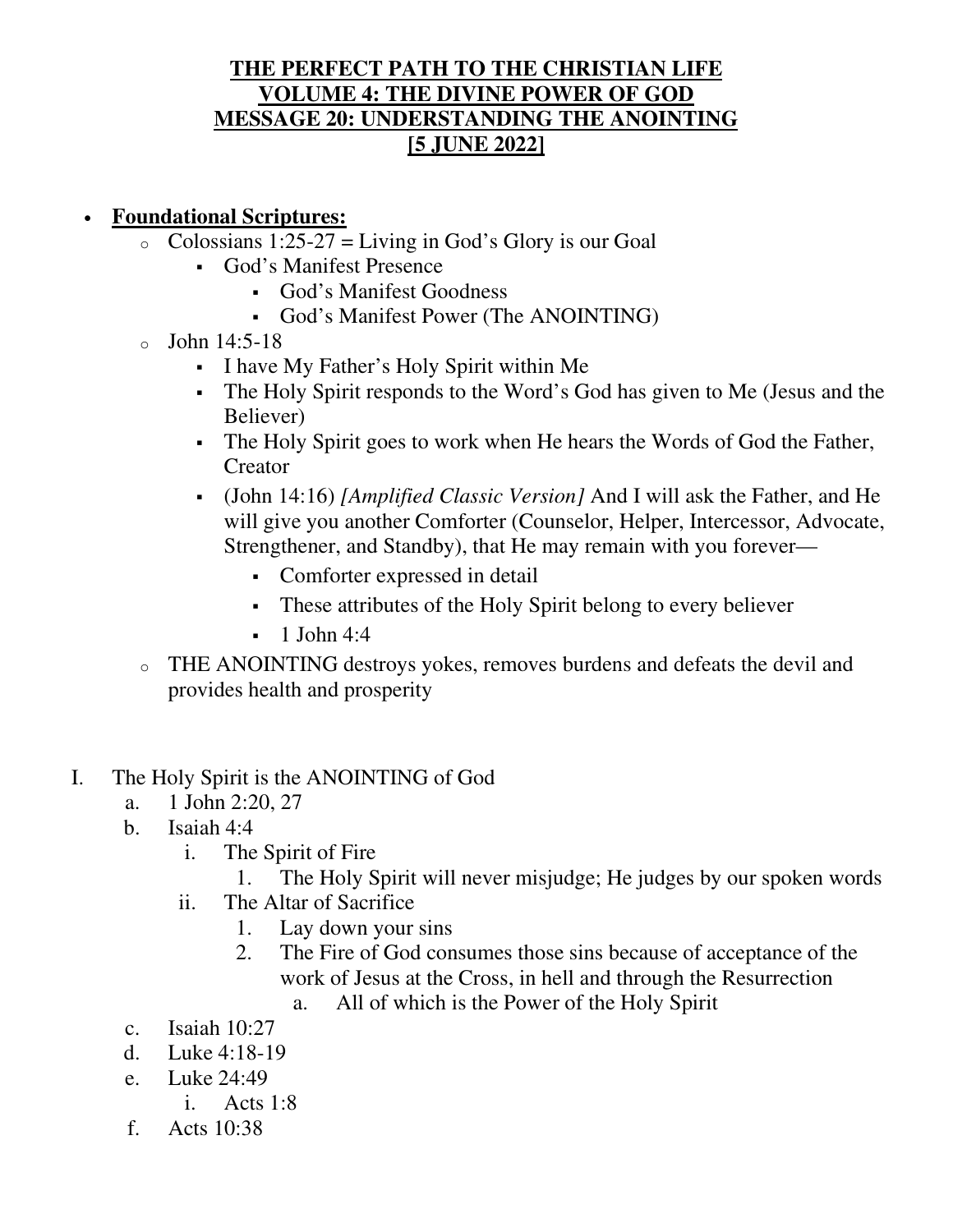- II. The Ark of the Covenant Carries the ANOINTING
	- a. 2 Samuel 6:8-9, 10-12
		- i. While the Ark was in that house, that house was BLESSED
		- ii. Verse 12: wherever the Ark went that place became BLESSED
		- iii. The Ark of the Covenant carries the ANOINTING
	- b. What's in the Ark that carried the ANOINTING?
		- i. Aaron's Rod that Budded  $(Rod = Words)$
		- ii. The Ten Commandments given to Moses (how man is to walk in Love with God and Man)
		- iii. The Manna from Heaven (how God has promised to supply)
			- 1. Philippians  $2:19-20$  = the Supply of the Holy Spirit is the supply of the ANOINTING
	- c. Numbers 17:6-11
		- i. Verse 7: Moses brought the Rod [the Word of God] to the Tabernacle of Witness
			- 1. The Tabernacle of Witness = The Altar of Incense (incense drives away the poisonous snakes and scorpions: it's our Witness to God as to what we truly believe: Prayer! [only the Word of God which we believe and speak in Faith will bud]
		- ii. Verse 8: brought forth budded & yielded Almonds
			- 1. Jeremiah 1:11-12 = Almonds can grow in the harshest weather  $-$ God's Word will produce in the most difficult situations
			- 2. Revelation 1:5-6 we are Kings & Priests for God
	- d. Acts  $1:8$  = power comes from the Holy Spirit
		- i. Believers are the modern-day Tabernacle
		- ii. 1 Corinthians  $1:16$  = we have the mind of Christ
- III. The ANOINTING for Position
	- a. 1 Samuel 16:11-12
		- i. God was using Samuel the Prophet to ANOINT one of Jesse's boys the King
	- b. Philippians  $4:13 = it$ 's the ANOINTING that strengthens us
		- i. 1 John 4:4
	- c. Matthew  $4:4 =$  live by every Word from God
		- i. John  $17:17 = God$ 's Word is Truth
		- ii. Romans 3:4